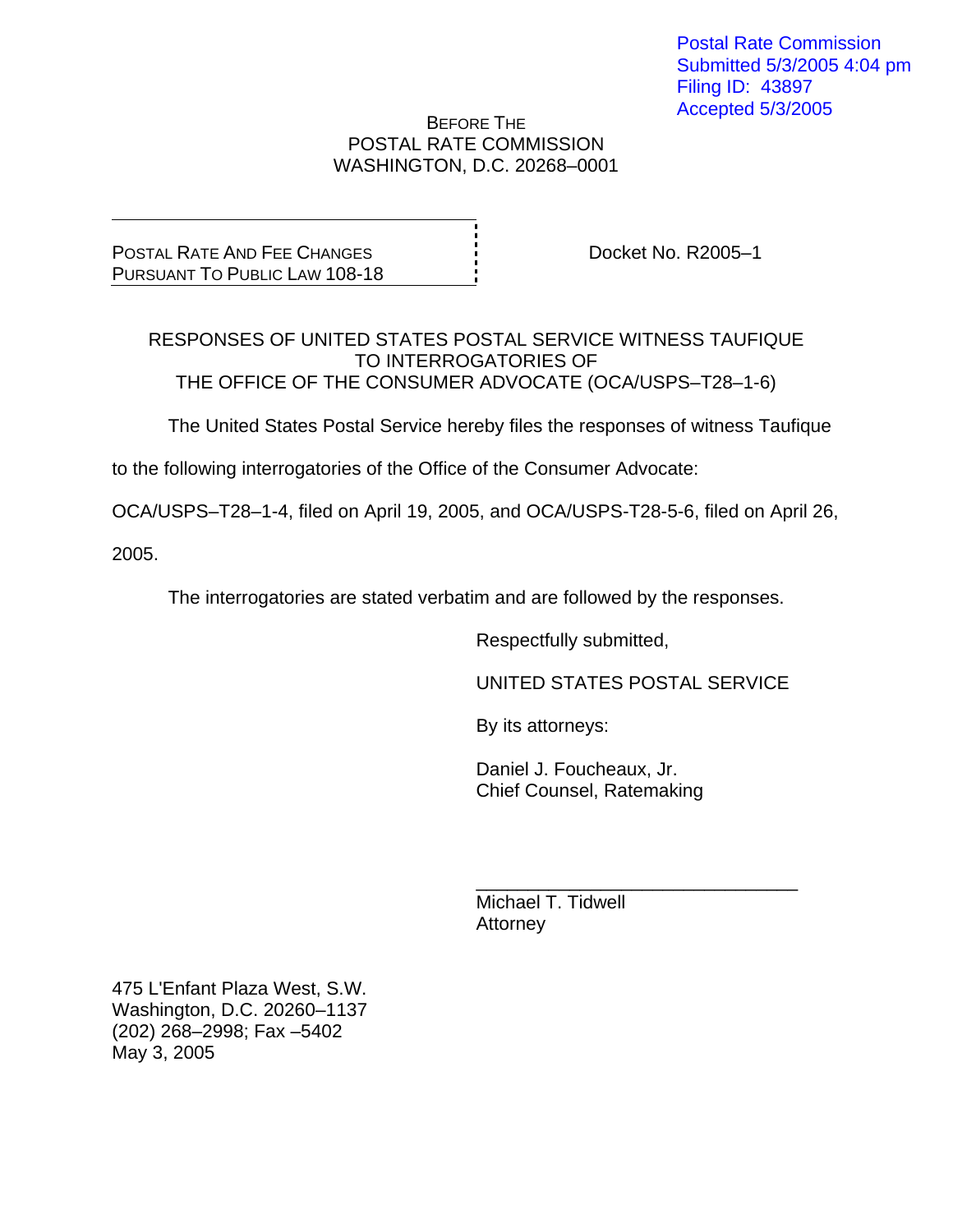**OCA/USPS-T28-1.** Please refer to your testimony, Tables 11 and 12, the "Summary of Revenues" for the test year before rates and after rates, respectively. Please provide the "Summary of Revenues" for Fiscal Years 2004 and 2005 in the same manner as the test year before rates and after rates "Summary of Revenues" shown in Exhibit USPS-28A, Tables 11 and 12.

## **Response:**

The summaries of revenues for Fiscal Years 2004 and 2005 are attached to this

response.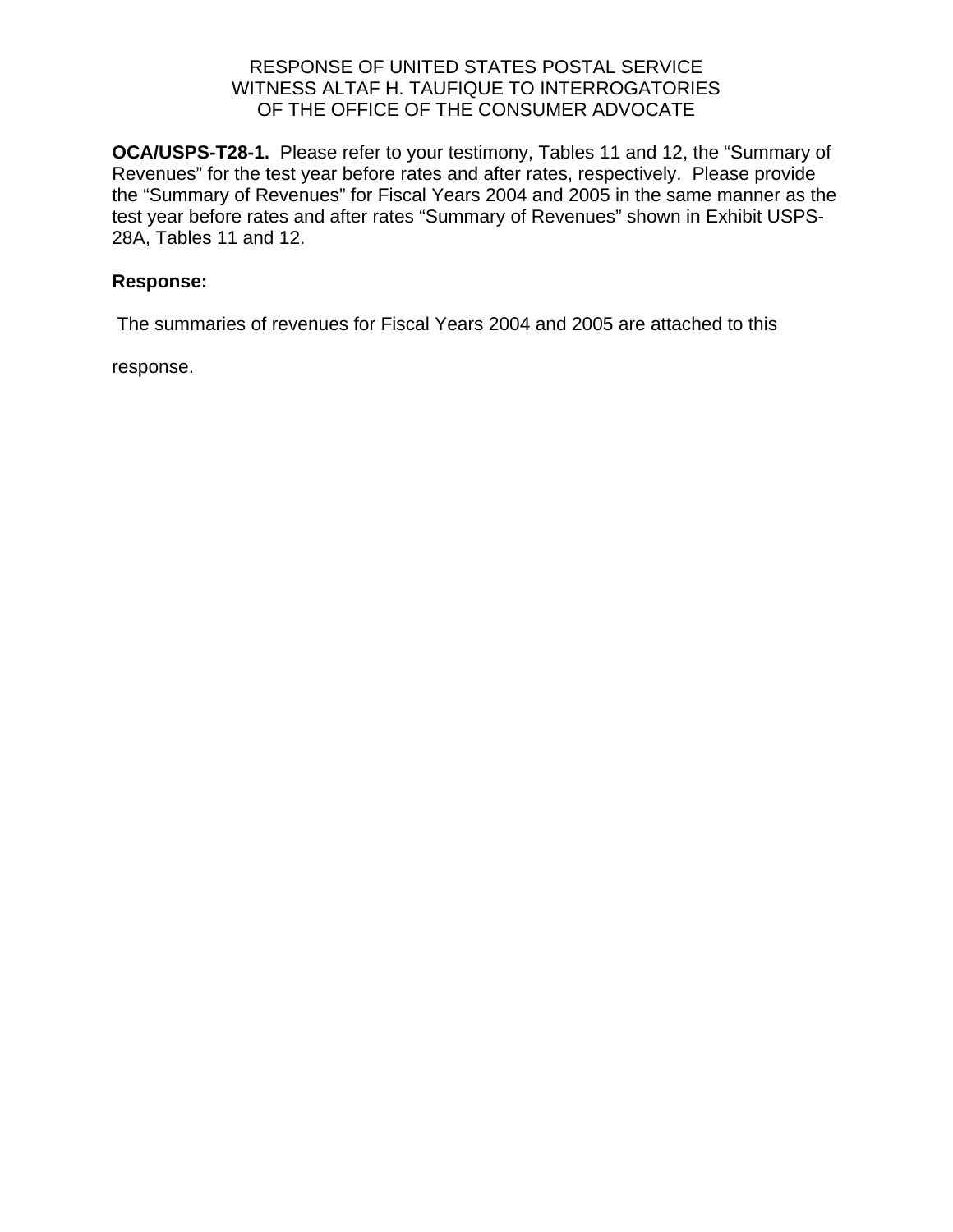### **SUMMARY OF REVENUES FISCAL YEAR 2004 (thousands)**

|                                      |                       | Postage plus       |                   | <b>Postage Plus</b> |              |
|--------------------------------------|-----------------------|--------------------|-------------------|---------------------|--------------|
|                                      |                       | <b>Unallocated</b> |                   | <b>Allocated</b>    | Revenue per  |
| <b>MAIL SERVICE</b>                  | Volume <sup>1</sup>   | Fees <sup>1</sup>  | Fees <sup>1</sup> | <b>Fees</b>         | <b>Piece</b> |
| First-Class Mail                     |                       |                    |                   |                     |              |
| <b>Letters Subclass</b>              |                       |                    |                   |                     |              |
| <b>Single Piece Letters</b>          | 45, 161, 746          | 20,480,266         | 246,608           | \$20,726,874        | 0.4589       |
| <b>Non-Automation Presort</b>        | 2,159,312             | 875,945            |                   | 875,945             | 0.4057       |
| <b>Automated and Carrier Route</b>   | 45,174,506            | 13,593,917         |                   | 13,593,917          | 0.3009       |
| NSA Adjustment <sup>2</sup>          | 68,385                | (2, 143)           |                   | (2, 143)            | (0.0313)     |
| <b>Total Worksharing</b>             | 47,333,818            | 14,469,862         | 35,526            | 14,505,388          | 0.3064       |
| <b>Total Letters Subclass</b>        | 92,495,564            | 34,950,128         | 282,134           | 35,232,262          | 0.3809       |
| <b>Cards Subclass</b>                |                       |                    |                   |                     |              |
| Post Cards - Single                  | 2,525,931             | 601,675            | 13,011            | 614,686             | 0.2434       |
| <b>Non-Automated Presort Cards</b>   | 394,264               | 83,559             |                   | 83,559              | 0.2119       |
| Automated and Carrier Route Post Car | 2,510,637             | 456,286            |                   | 456,286             | 0.1817       |
| <b>Total Worksharing Cards</b>       | 2,904,901             | 539,845            | 2,170             | 542,015             | 0.1866       |
| <b>Total Cards Subclass</b>          | 5,430,832             | 1,141,520          | 15,181            | 1,156,701           | 0.2130       |
| <b>Business Reply Fees</b>           |                       | 221,834            | (221, 834)        |                     |              |
| <b>Domestic Mail Fees</b>            |                       | 75,481             | (75, 481)         |                     |              |
| <b>Total First-Class Mail</b>        | 97,926,396            | 36,388,963         |                   | 36,388,963          | 0.3716       |
| First-Class Mail postage =           |                       | 36,091,648         |                   |                     |              |
| <b>Priority Mail</b>                 |                       |                    |                   |                     |              |
| <b>Priority Mail</b>                 | 848,633               | 4,419,823          | 1,666             | 4,421,489           | 5.2101       |
| Domestic Mail Fees                   |                       | 1,666              | (1,666)           |                     |              |
| <b>Total Priority Mail</b>           | 848,633               | 4,421,489          |                   | 4,421,489           | 5.2101       |
| <b>Express Mail</b>                  | 54,123                | 852,800            |                   | 852,800             | 15.7567      |
| Periodicals                          |                       |                    |                   |                     |              |
| In-County                            | 760,020               | 71,950             | 1,640             | 73,590              | 0.0947       |
| <b>Outside County</b>                |                       |                    |                   |                     |              |
| Regular-Rate                         | 6,462,076             | 1,753,513          | 13,947            | 1,767,460           | 0.2735       |
| Nonprofit                            | 1,850,746             | 330,511            | 3,994             | 334,505             | 0.1807       |
| Classroom                            | 62,430                | 15,926             | 135               | 16,061              | 0.2573       |
| <b>Total Outside County</b>          | 8,375,252             | 2,099,951          | 18,076            | 2,118,027           | 0.2529       |
| <b>Domestic Mail Fees</b>            |                       | 19,716             | (19, 716)         |                     |              |
| <b>Total Periodicals</b>             | 9,135,272             | 2,191,617          |                   | 2,191,617           | 0.2399       |
|                                      | Periodicals postage = | 2,171,901          |                   |                     |              |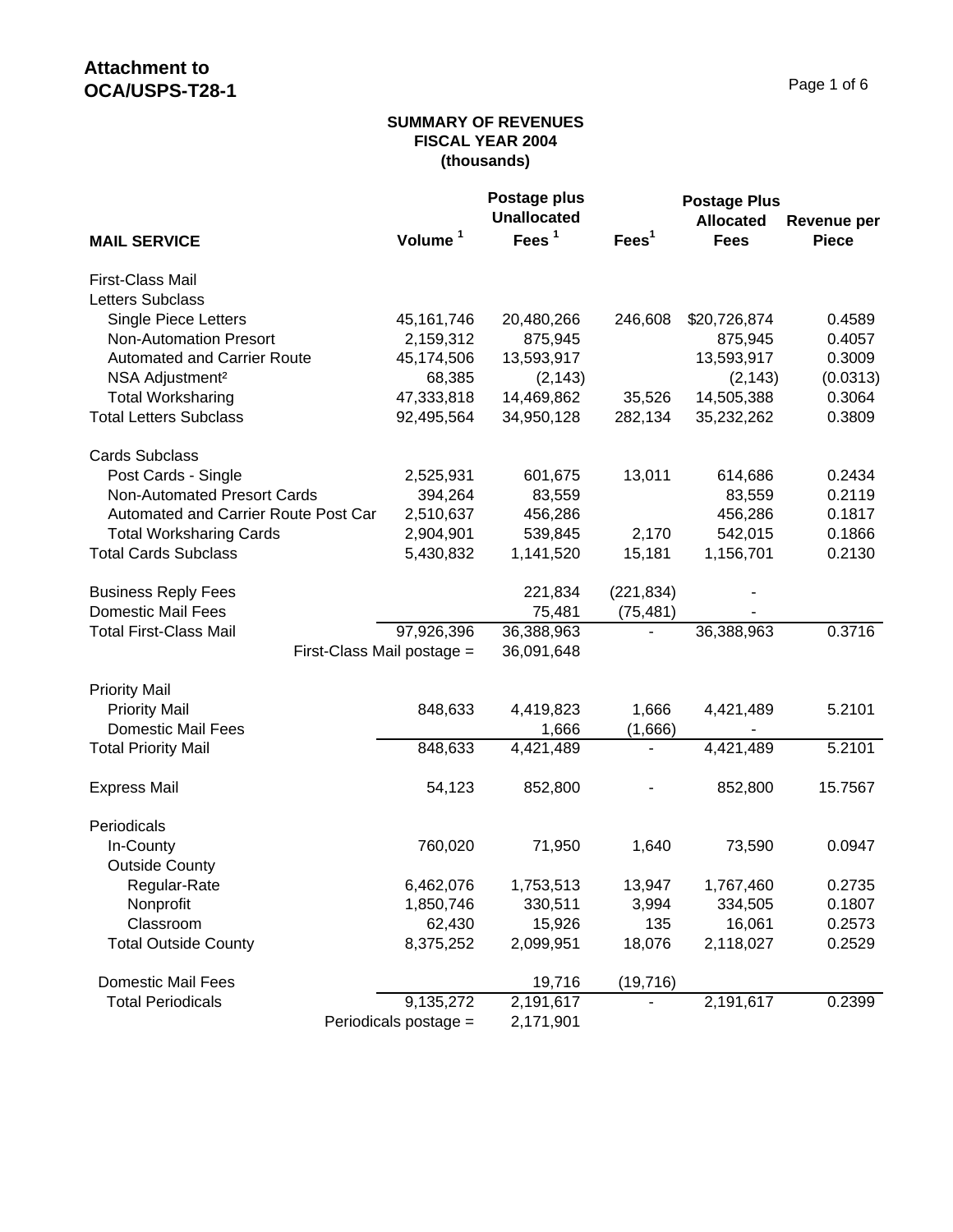### **SUMMARY OF REVENUES FISCAL YEAR 2004 (thousands)**

|                                         |                     | Postage plus<br><b>Unallocated</b> |                   | <b>Postage Plus</b>             |                                    |
|-----------------------------------------|---------------------|------------------------------------|-------------------|---------------------------------|------------------------------------|
| <b>MAIL SERVICE</b>                     | Volume <sup>1</sup> | Fees <sup>1</sup>                  | Fees <sup>1</sup> | <b>Allocated</b><br><b>Fees</b> | <b>Revenue per</b><br><b>Piece</b> |
|                                         |                     |                                    |                   |                                 |                                    |
| <b>Standard Mail</b>                    |                     |                                    |                   |                                 |                                    |
| <b>Regular and Nonprofit</b>            |                     |                                    |                   |                                 |                                    |
| Regular                                 | 50,776,236          | 11,109,644                         | 15,354            | 11,124,998                      | 0.2191                             |
| Nonprofit                               | 11,791,584          | 1,553,226                          | 52,041            | 1,605,267                       | 0.1361                             |
| <b>Total Regular and Nonprofit</b>      | 62,567,820          | 12,662,870                         | 67,395            | 12,730,265                      | 0.2035                             |
| <b>Enhanced Carrier Route and NECR</b>  |                     |                                    |                   |                                 |                                    |
| <b>Enhanced Carrier Route</b>           | 30,345,448          | 5,108,781                          | 9,176             | 5,117,957                       | 0.1687                             |
| Nonprofit Enhanced Carrier Route        | 2,650,253           | 243,189                            | 11,697            | 254,886                         | 0.0962                             |
| <b>Total ECR and NECR</b>               | 32,995,701          | 5,351,970                          | 20,873            | 5,372,843                       | 0.1628                             |
| <b>Bulk Mailing Fees</b>                |                     | 61,252                             | (61, 252)         |                                 |                                    |
| <b>Domestic Mail Fees</b>               |                     | 27,016                             | (27, 016)         |                                 |                                    |
| <b>Total Standard Mail</b>              | 95,563,521          | 18,103,108                         | 0                 | 18,103,108                      | 0.1894                             |
| Package Services                        |                     |                                    |                   |                                 |                                    |
| <b>Parcel Post</b>                      |                     |                                    |                   |                                 |                                    |
| Non Destination Entry                   | 109,963             | 688,228                            |                   |                                 |                                    |
| <b>Destination Entry</b>                | 265,655             | 553,868                            |                   |                                 |                                    |
| <b>Total Parcel Post</b>                | 375,618             | 1,242,096                          | 910               | 1,243,005                       | 3.3092                             |
| <b>Bound Printed Matter</b>             | 553,666             | 583,229                            | 1,122             | 584,350                         | 1.0554                             |
| Media Mail                              | 186,229             | 348,705                            | 536               | 349,240                         | 1.8753                             |
| <b>Library Rate</b>                     | 16,415              | 30,297                             | 84                | 30,380                          | 1.8507                             |
| <b>Domestic Mail Fees</b>               |                     | 2,198                              | (2, 198)          |                                 |                                    |
| Special Handling                        |                     | 436                                | (436)             |                                 |                                    |
| <b>Parcel Airlift Fees</b>              |                     | 17                                 | (17)              | (0)                             |                                    |
| <b>Total Package Services</b>           | 1,131,928           | 2,206,976                          | $\mathbf 0$       | 2,206,976                       | 1.9497                             |
| <b>US Postal Service Mail</b>           | 529,326             | $\boldsymbol{0}$                   | $\mathbf 0$       |                                 |                                    |
| Free Mail for the Blind and Handicapped | 71,082              | $\pmb{0}$                          | $\mathbf 0$       |                                 |                                    |
| <b>Total Domestic Mail</b>              | 205,260,281         | \$64,164,952                       | \$<br>$\mathbf 0$ | \$64,164,952                    | 0.3126                             |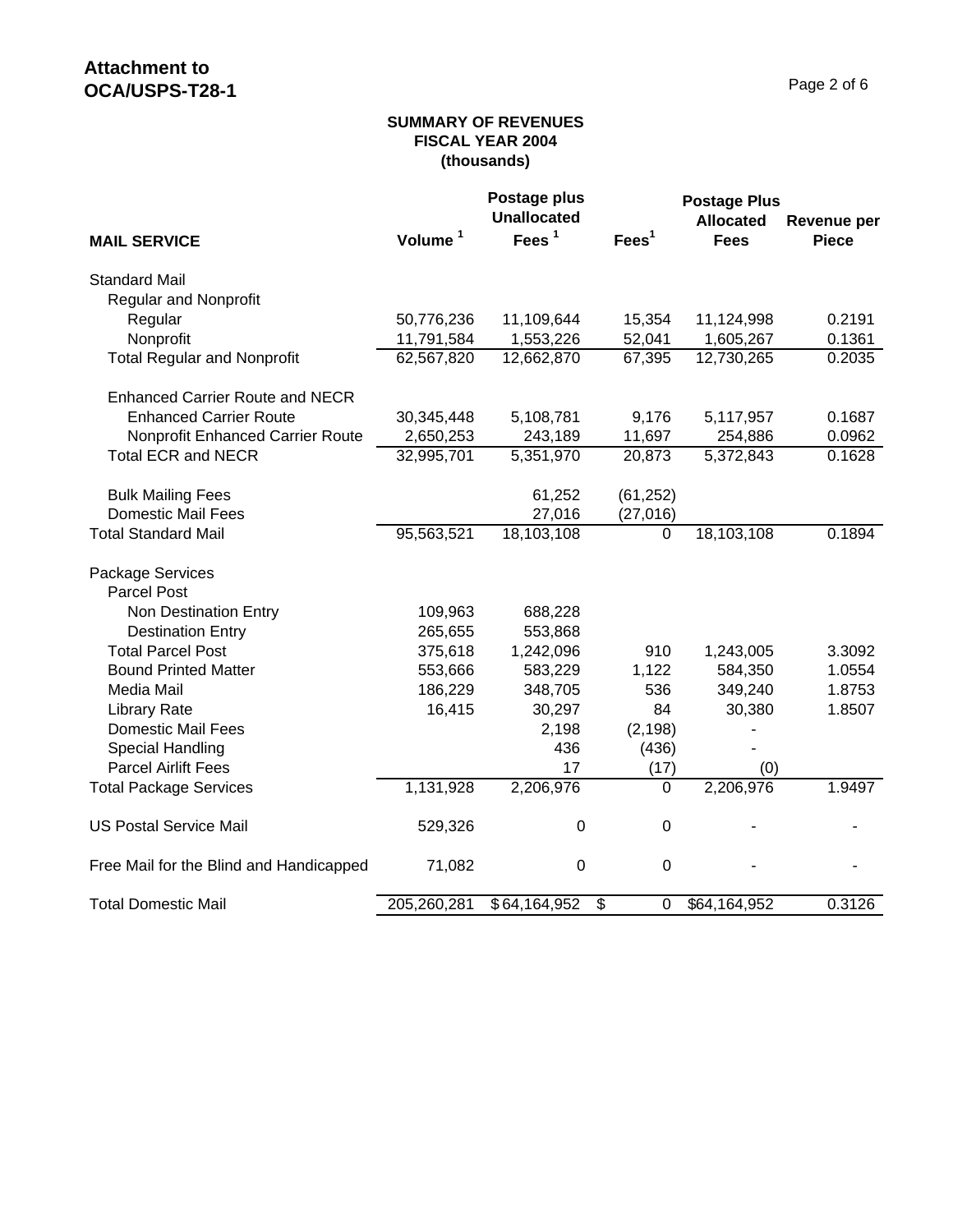### **SUMMARY OF REVENUES FISCAL YEAR 2004 (thousands)**

|                                        |             | Postage plus<br><b>Unallocated</b> |                   | <b>Postage Plus</b><br><b>Allocated</b> | Revenue per  |
|----------------------------------------|-------------|------------------------------------|-------------------|-----------------------------------------|--------------|
| <b>MAIL SERVICE</b>                    | Volume      | Fees $1$                           | Fees <sup>1</sup> | <b>Fees</b>                             | <b>Piece</b> |
| <b>Special Services</b>                |             |                                    |                   |                                         |              |
| Registry                               | 5,009       | 56,560                             |                   | 56,560                                  | 11.2916      |
| Insurance                              | 51,514      | 122,467                            |                   | 122,467                                 | 2.3774       |
| <b>COD</b>                             | 1,905       | 11,235                             |                   | 11,235                                  | 5.8978       |
| <b>Certified Mail</b>                  | 273,701     | 629,512                            |                   | 629,512                                 | 2.3000       |
| <b>Delivery Confirmation</b>           | 590,598     | 67,130                             |                   | 67,130                                  | 0.1137       |
| <b>Signature Confirmation</b>          | 8,743       | 13,744                             |                   | 13,744                                  | 1.5719       |
| Money Orders <sup>3</sup>              | 187,211     | 236,268                            |                   | 236,268                                 | 1.2620       |
| <b>Return Receipts</b>                 | 242,166     | 456,132                            |                   | 456,132                                 | 1.8835       |
| <b>Stamped Cards</b>                   | 96,807      | 1,936                              |                   | 1,936                                   | 0.0200       |
| <b>Stamped Envelopes</b>               | 334,374     | 20,000                             |                   | 20,000                                  | 0.0598       |
| <b>Box/Caller Service</b>              | 15,080      | 779,877                            |                   | 779,877                                 | 51.7161      |
| Other $4$                              |             | 19,788                             |                   | 19,788                                  | n/a          |
| <b>Total Domestic Special Services</b> | 1,807,108   | 2,414,649                          |                   | 2,414,649                               | 1.3362       |
| <b>Total Mail &amp; Services</b>       | 205,260,281 | \$66,579,601                       |                   | \$66,579,601                            |              |

Notes:

<sup>1</sup> Library Reference K-77, Billing Determinants, with Special Service fee revenues from LR-K-115, USPST28C.:<br><sup>2</sup> Library Reference K 115, Werksbeets FCM5 to FCM11

Library Reference K-115, Worksheets FCM5 to FCM11

<sup>3</sup> Money order revenues include imputed interest of \$8,344,905.<br><sup>4</sup> Other Special Services

| 4 | <b>Other Special Services</b>      | Fees  |
|---|------------------------------------|-------|
|   | Address Changes to Election Board  | 144   |
|   | <b>Bulk Parcel Return Service</b>  | 4,185 |
|   | <b>Correction of Mailing Lists</b> | 108   |
|   | <b>Meter Service</b>               | 534   |
|   | <b>Permit Imprint Permits</b>      | 7,241 |
|   | <b>Restricted Delivery</b>         | 7,549 |
|   | Shipper Paid Forwarding            | 4     |
|   | <b>ZIP Coding of Mailing Lists</b> | 23    |
|   |                                    |       |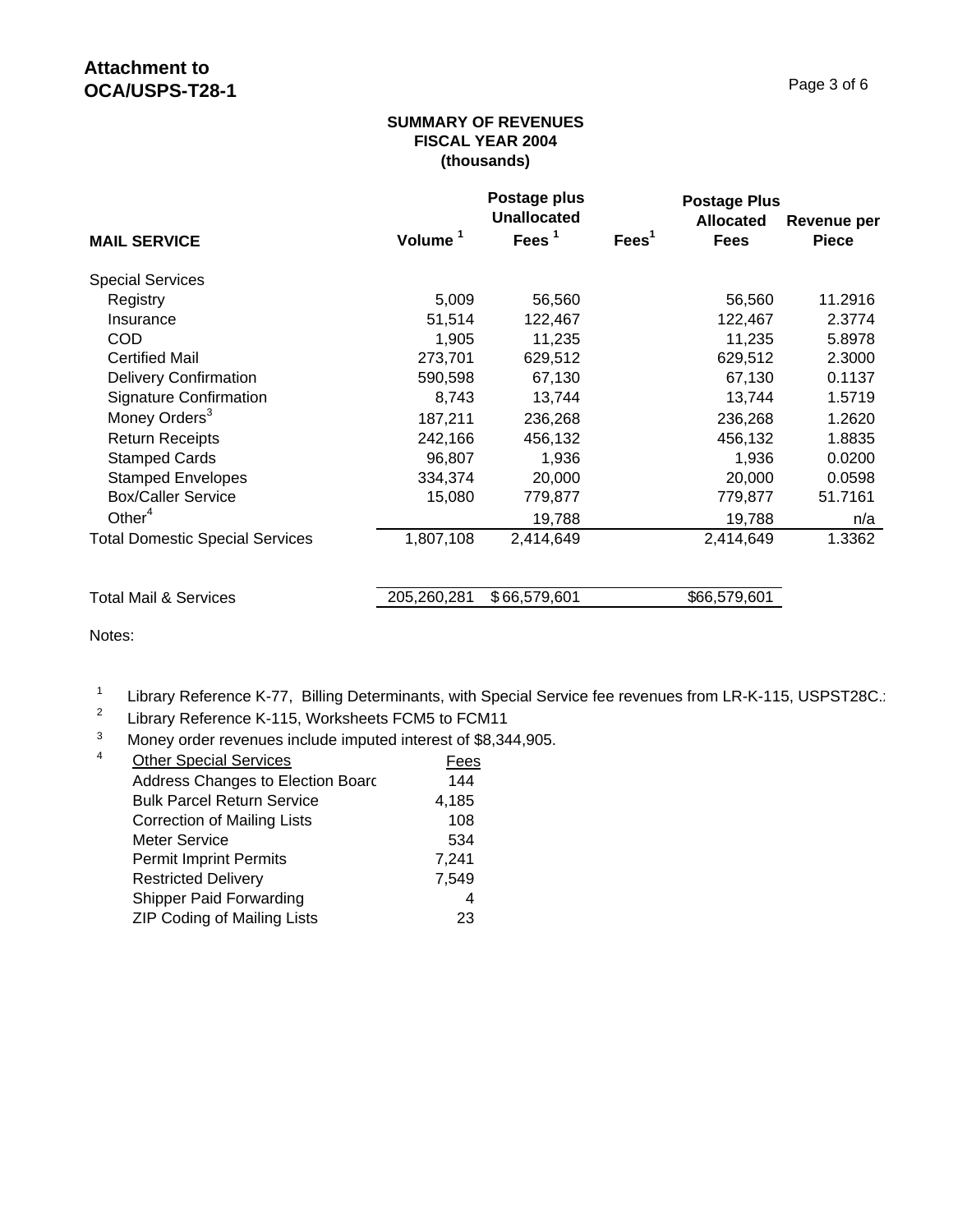### **SUMMARY OF REVENUES FISCAL YEAR 2005 (thousands)**

|                                      |                       | Postage plus       |                   | <b>Postage Plus</b> |              |
|--------------------------------------|-----------------------|--------------------|-------------------|---------------------|--------------|
|                                      |                       | <b>Unallocated</b> |                   | <b>Allocated</b>    | Revenue per  |
| <b>MAIL SERVICE</b>                  | Volume <sup>1</sup>   | Fees $2$           | Fees <sup>2</sup> | Fees <sup>2</sup>   | <b>Piece</b> |
| First-Class Mail                     |                       |                    |                   |                     |              |
| Letters Subclass                     |                       |                    |                   |                     |              |
| <b>Single Piece Letters</b>          | 44,264,888            | 20,073,675         | 247,330           | \$20,321,005        | 0.4591       |
| <b>Non-Automation Presort</b>        | 1,870,606             | 758,930            |                   | 758,930             | 0.4057       |
| <b>Automated and Carrier Route</b>   | 46,996,836            | 14,144,043         |                   | 14,144,043          | 0.3010       |
| NSA Adjustment <sup>3</sup>          | 19,278                | 2,943              |                   | 2,943               | 0.1527       |
| <b>Total Worksharing</b>             | 48,886,720            | 14,905,916         | 36,517            | 14,942,433          | 0.3057       |
| <b>Total Letters Subclass</b>        | 93,151,608            | 34,979,591         | 283,847           | 35,263,438          | 0.3786       |
| <b>Cards Subclass</b>                |                       |                    |                   |                     |              |
| Post Cards - Single                  | 2,517,501             | 599,654            | 13,323            | 612,977             | 0.2435       |
| <b>Non-Automated Presort Cards</b>   | 348,444               | 73,848             |                   | 73,848              | 0.2119       |
| Automated and Carrier Route Post Car | 2,607,765             | 473,912            |                   | 473,912             | 0.1817       |
| <b>Total Worksharing Cards</b>       | 2,956,209             | 547,760            | 2,198             | 549,958             | 0.1860       |
| <b>Total Cards Subclass</b>          | 5,473,710             | 1,147,414          | 15,521            | 1,162,935           | 0.2125       |
| <b>Business Reply Fees</b>           |                       | 223,364            | (223, 364)        |                     |              |
| <b>Domestic Mail Fees</b>            |                       | 76,004             | (76,004)          |                     |              |
| <b>Total First-Class Mail</b>        | 98,625,318            | 36,426,373         |                   | 36,426,373          | 0.3693       |
| First-Class Mail postage =           |                       | 36,127,005         |                   |                     |              |
| <b>Priority Mail</b>                 |                       |                    |                   |                     |              |
| <b>Priority Mail</b>                 | 846,257               | 4,407,442          | 1,664             | 4,409,106           | 5.2101       |
| <b>Domestic Mail Fees</b>            |                       | 1,664              | (1,664)           |                     |              |
| <b>Total Priority Mail</b>           | 846,257               | 4,409,106          | $\blacksquare$    | 4,409,106           | 5.2101       |
| <b>Express Mail</b>                  | 54,111                | 849,080            |                   | 849,080             | 15.6916      |
| Periodicals                          |                       |                    |                   |                     |              |
| In-County                            | 766,554               | 72,580             | 1,654             | 74,234              | 0.0916       |
| <b>Outside County</b>                |                       |                    |                   |                     |              |
| Regular-Rate                         | 6,459,821             | 1,755,371          | 13,941            | 1,769,312           | 0.2739       |
| Nonprofit                            | 1,874,816             | 334,931            | 4,046             | 338,977             | 0.1808       |
| Classroom                            | 64,945                | 16,570             | 140               | 16,710              | 0.2573       |
| <b>Total Outside County</b>          | 8,399,583             | 2,106,872          | 18,127            | 2,124,999           | 0.2530       |
| <b>Domestic Mail Fees</b>            |                       | 19,781             | (19, 781)         |                     |              |
| <b>Total Periodicals</b>             | 9,166,137             | 2,199,234          |                   | 2,199,234           | 0.2399       |
|                                      | Periodicals postage = | 2,179,453          |                   |                     |              |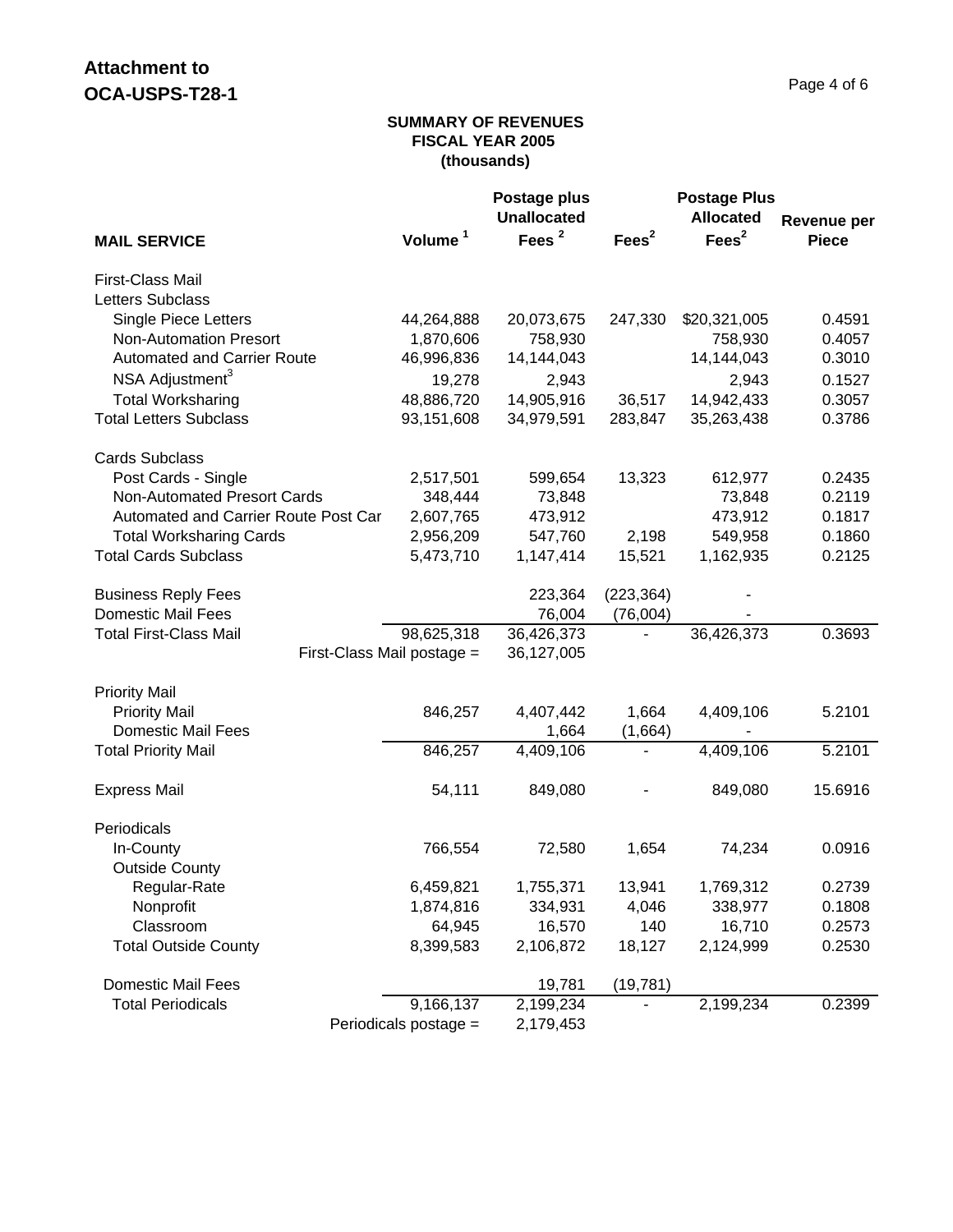### **SUMMARY OF REVENUES FISCAL YEAR 2005 (thousands)**

|                                         |                     | Postage plus<br><b>Unallocated</b> |                          | <b>Postage Plus</b><br><b>Allocated</b> | <b>Revenue per</b> |
|-----------------------------------------|---------------------|------------------------------------|--------------------------|-----------------------------------------|--------------------|
| <b>MAIL SERVICE</b>                     | Volume <sup>1</sup> | Fees <sup>2</sup>                  | Fees <sup>2</sup>        | Fees <sup>2</sup>                       | <b>Piece</b>       |
| <b>Standard Mail</b>                    |                     |                                    |                          |                                         |                    |
| <b>Regular and Nonprofit</b>            |                     |                                    |                          |                                         |                    |
| Regular                                 | 53,932,691          | 11,685,722                         | 16,314                   | 11,702,036                              | 0.2170             |
| Nonprofit                               | 11,973,042          | 1,566,601                          | 9,766                    | 1,576,367                               | 0.1317             |
| <b>Total Regular and Nonprofit</b>      | 65,905,733          | 13,252,323                         | 26,080                   | 13,278,403                              | 0.2015             |
| <b>Enhanced Carrier Route and NECR</b>  |                     |                                    |                          |                                         |                    |
| <b>Enhanced Carrier Route</b>           | 32,297,014          | 5,454,934                          | 52,842                   | 5,507,776                               | 0.1705             |
| Nonprofit Enhanced Carrier Route        | 3,264,201           | 310,198                            | 14,406                   | 324,604                                 | 0.0994             |
| <b>Total ECR and NECR</b>               | 35,561,214          | 5,765,132                          | 67,248                   | 5,832,380                               | 0.1640             |
| <b>Bulk Mailing Fees</b>                |                     | 64,638                             | (64, 638)                |                                         |                    |
| <b>Domestic Mail Fees</b>               |                     | 28,690                             | (28, 690)                |                                         |                    |
| <b>Total Standard Mail</b>              | 101,466,947         | 19,110,783                         |                          | 19,110,783                              | 0.1883             |
| Package Services                        |                     |                                    |                          |                                         |                    |
| Parcel Post                             |                     |                                    |                          |                                         |                    |
| Non Destination Entry                   | 113,242             | 707,206                            |                          |                                         |                    |
| <b>Destination Entry</b>                | 252,069             | 521,447                            |                          |                                         |                    |
| <b>Total Parcel Post</b>                | 365,311             | 1,228,653                          | 888                      | 1,229,541                               | 3.3657             |
| <b>Bound Printed Matter</b>             | 571,586             | 602,106                            | 1,158                    | 603,264                                 | 1.0554             |
| Media Mail                              | 184,324             | 345,137                            | 530                      | 345,667                                 | 1.8753             |
| <b>Library Rate</b>                     | 16,352              | 30,179                             | 83                       | 30,262                                  | 1.8507             |
| <b>Domestic Mail Fees</b>               |                     | 2,216                              | (2, 216)                 |                                         |                    |
| Special Handling                        |                     | 426                                | (426)                    |                                         |                    |
| <b>Parcel Airlift Fees</b>              |                     | 17                                 | (17)                     |                                         |                    |
| <b>Total Package Services</b>           | 1,137,573           | 2,208,734                          |                          | 2,208,734                               | 1.9416             |
| <b>US Postal Service Mail</b>           | 666,104             | $\boldsymbol{0}$                   | 0                        |                                         |                    |
| Free Mail for the Blind and Handicapped | 72,778              | $\pmb{0}$                          | $\mathbf 0$              |                                         |                    |
| <b>Total Domestic Mail</b>              | 212,035,225         | \$65,203,310                       | $\overline{\mathcal{E}}$ | \$65,203,310                            | 0.3075             |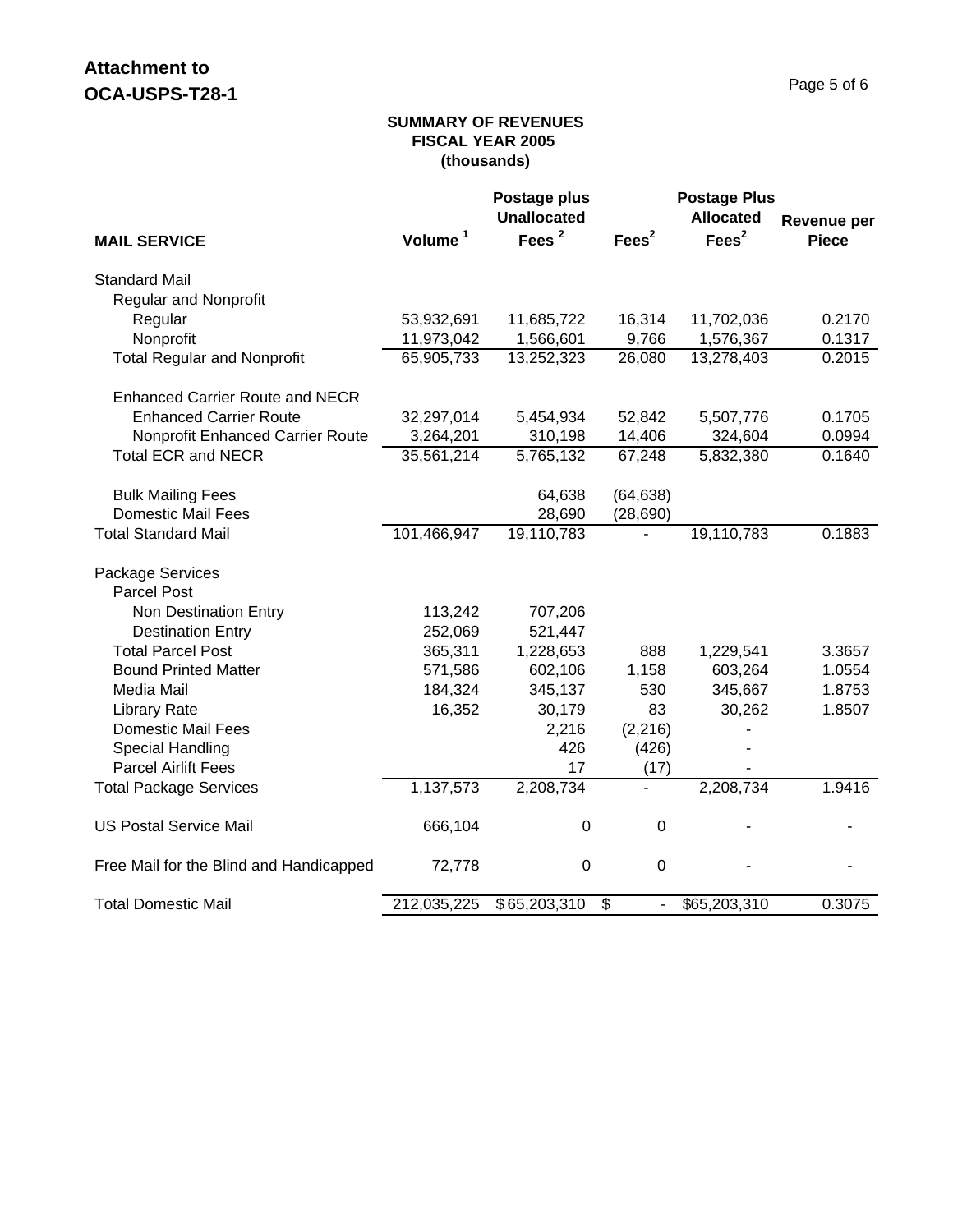#### **SUMMARY OF REVENUES FISCAL YEAR 2005 (thousands)**

|                                        |                     | Postage plus<br>Unallocated |                   | <b>Postage Plus</b><br><b>Allocated</b> | Revenue per  |
|----------------------------------------|---------------------|-----------------------------|-------------------|-----------------------------------------|--------------|
| <b>MAIL SERVICE</b>                    | Volume <sup>1</sup> | Fees $2$                    | Fees <sup>2</sup> | Fees <sup>2</sup>                       | <b>Piece</b> |
| <b>Special Services</b>                |                     |                             |                   |                                         |              |
| Registry                               | 4,412               | 46,563                      |                   | 46,563                                  | 10.5529      |
| Insurance                              | 42,547              | 101,080                     |                   | 101,080                                 | 2.3757       |
| <b>COD</b>                             | 1,710               | 10,085                      |                   | 10,085                                  | 5.8988       |
| <b>Certified Mail</b>                  | 272,612             | 627,008                     |                   | 627,008                                 | 2.3000       |
| <b>Delivery Confirmation</b>           | 662,412             | 75,293                      |                   | 75,293                                  | 0.1137       |
| <b>Signature Confirmation</b>          | 8,707               | 13,687                      |                   | 13,687                                  | 1.5720       |
| Money Orders <sup>4</sup>              | 183,861             | 236,795                     |                   | 236,795                                 | 1.2879       |
| <b>Return Receipts</b>                 | 243,960             | 458,769                     |                   | 458,769                                 | 1.8805       |
| <b>Stamped Cards</b>                   | 84,765              | 1,695                       |                   | 1,695                                   | 0.0200       |
| <b>Stamped Envelopes</b>               | 400,000             | 15,770                      |                   | 15,770                                  | 0.0394       |
| <b>Box/Caller Service</b>              | 15,762              | 815,149                     |                   | 815,149                                 | 51.7155      |
| Other $5$                              |                     | 20,009                      |                   | 20,009                                  | n/a          |
| <b>Total Domestic Special Services</b> | 1,920,749           | 2,421,903                   |                   | 2,421,903                               | 1.2609       |

| Total Mail & Services | 212,035,225 \$67,625,213 | \$67,625,213 |
|-----------------------|--------------------------|--------------|

Notes:

- <sup>1</sup> USPS-T-7, Attachment A, pages 1-2<br><sup>2</sup> Totals for subglasses and Special Se
- <sup>2</sup> Totals for subclasses and Special Services match the totals in Exhibit USPS-27C<br><sup>3</sup> Library Peterones K 115, Werksheets ECM5 to ECM11
- $\frac{3}{4}$  Library Reference K-115, Worksheets FCM5 to FCM11<br>A Money order revenues include imputed interest of \$8.19
- Money order revenues include imputed interest of \$8,195,579.

| 5 | <b>Other Special Services</b>      | Fees  |
|---|------------------------------------|-------|
|   | Address Changes to Election Board  | 144   |
|   | <b>Bulk Parcel Return Service</b>  | 4,445 |
|   | <b>Correction of Mailing Lists</b> | 100   |
|   | Meter Service                      | 534   |
|   | <b>Permit Imprint Permits</b>      | 7,241 |
|   | <b>Restricted Delivery</b>         | 7,519 |
|   | <b>Shipper Paid Forwarding</b>     | 4     |
|   | <b>ZIP Coding of Mailing Lists</b> | 23    |
|   |                                    |       |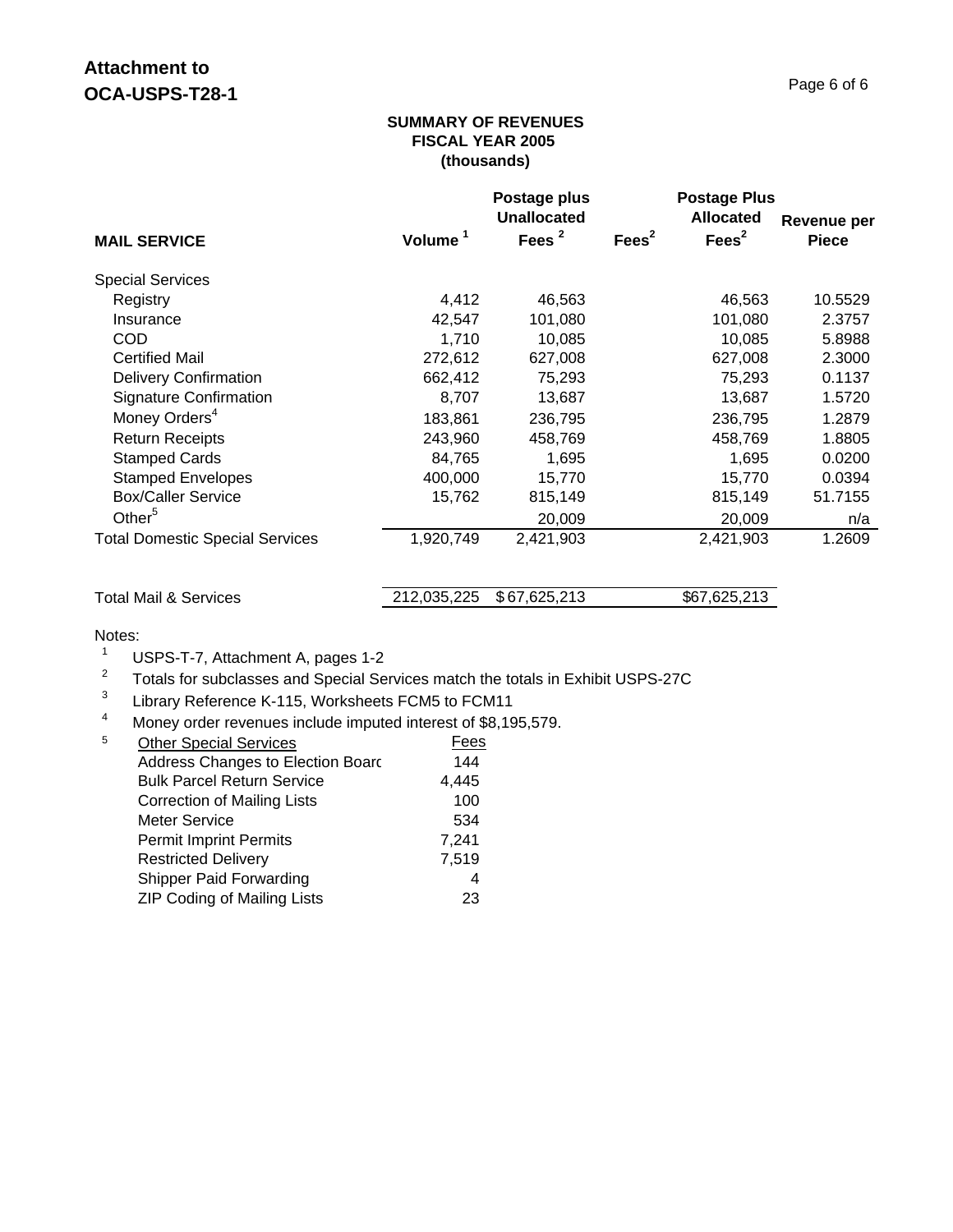**OCA/USPS-T28-2.** Please refer to LR-K-115, USPST28Aspreadsheets.xls, worksheet "FCM-9 Cap One," showing the Capital One volume and average discount.

- a. For Fiscal Years 2005, 2006, 2007, and 2008, please show the derivation of the Capital One's volume estimate. Provide citations to all figures used, and explain all assumptions.
- b. Please explain the purpose and use of estimates for Capital One's volumes for Fiscal Years 2007 and 2008 in this proceeding.
- c. Please confirm that Capital One's estimated annual volume on which discounts were paid in FY2004 was 63,862,895 (69,184,803 / 13 \* 12). *See* Docket No. MC2002-2, Data Collection Report, January 31, 2005, at Appendix A: page 1. If you do not confirm, please explain.

## **Response:**

- a. The volume estimates for Capital One are derived from the base year 2004 Billing Determinants. Library Reference K-77 (FY 2004 Billing Determinants --, spreadsheet "First-Class Mail BD2004", - worksheet "A-9 NSA Discounts") contains the base year information which was kept constant for subsequent years.
- b. Capital One volumes for Fiscal Years 2007 and 2008 are not used. The distribution of Bank One and Discover volumes was done for FY 2007 and 2008. To keep the format consistent, Capital One volumes were also presented for two years after the test year.
- c. Not confirmed. The discounts were paid on the volume estimate of 69,184,803 for the thirteen month period (September 2003 to September 2004), as they were reported in the data collection report referred to in your question. The volume figure provided in LR-K-77 (referenced above in part a) is based on actual reports for the months October 2003 to September 2004, comprising FY2004.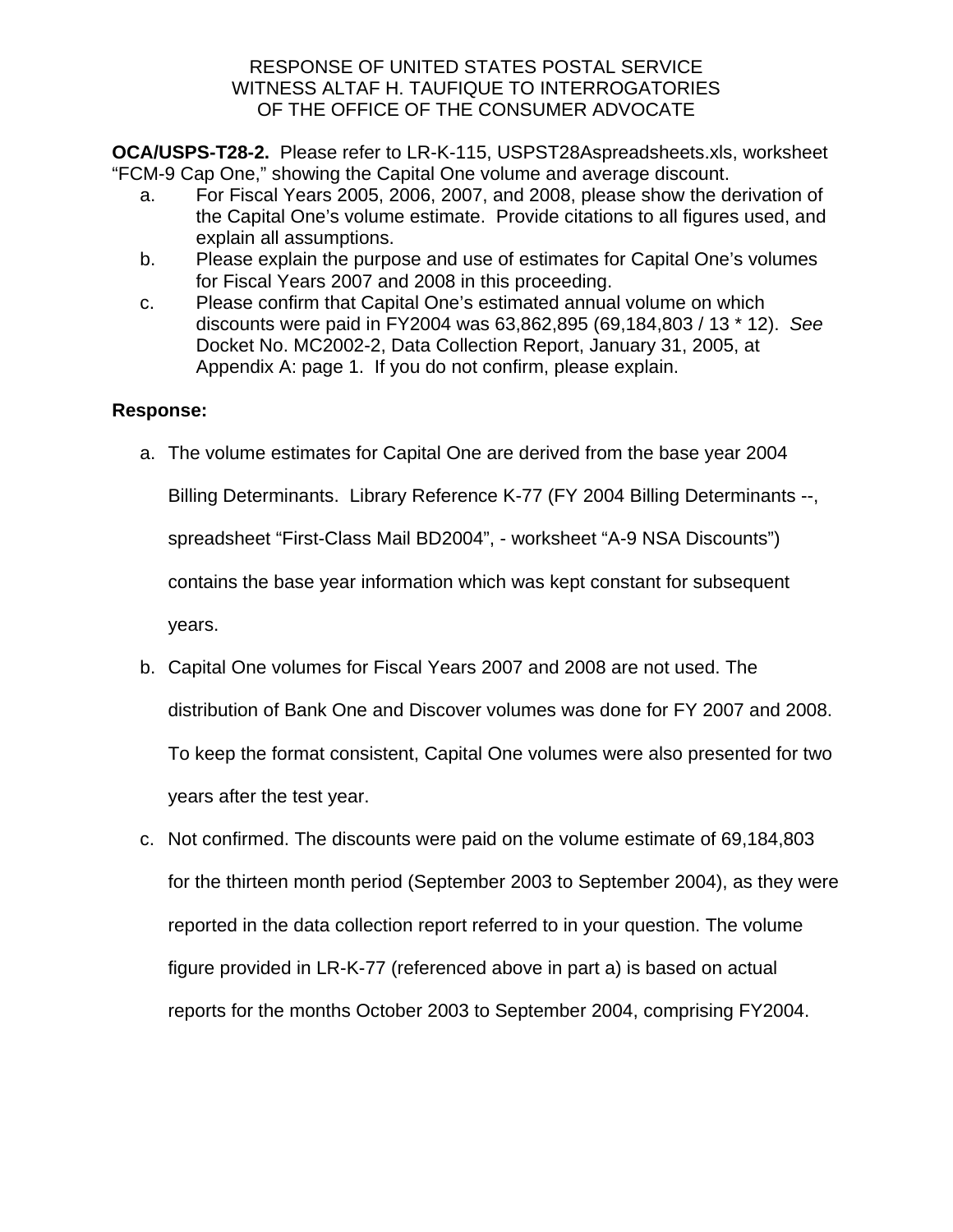**OCA/USPS-T28-3.** Please refer to LR-K-115, USPST28Aspreadsheets.xls, worksheet "FCM-6 Discover AR," and the line "Revenue Lost."

- a. Please confirm that the amount of "Revenue Lost" for FY 2005 should be \$1,711,125. If you do not confirm, please explain.
- b. Please explain the purpose and use of estimates for Discover's volumes and incremental revenue for Fiscal Years 2007 and 2008 in this proceeding.

# **Response:**

a. Confirmed. The rate and fee proposals in this docket would go into affect in

FY2006, and thus would not have any impact on the revenue lost calculation for

FY 2005.

b. The volumes for FY 2007 and 2008 are not being used. The distribution of Year1,

Year2, and Year3 NSA volumes were reported even though some of these

volumes affect years beyond the test year.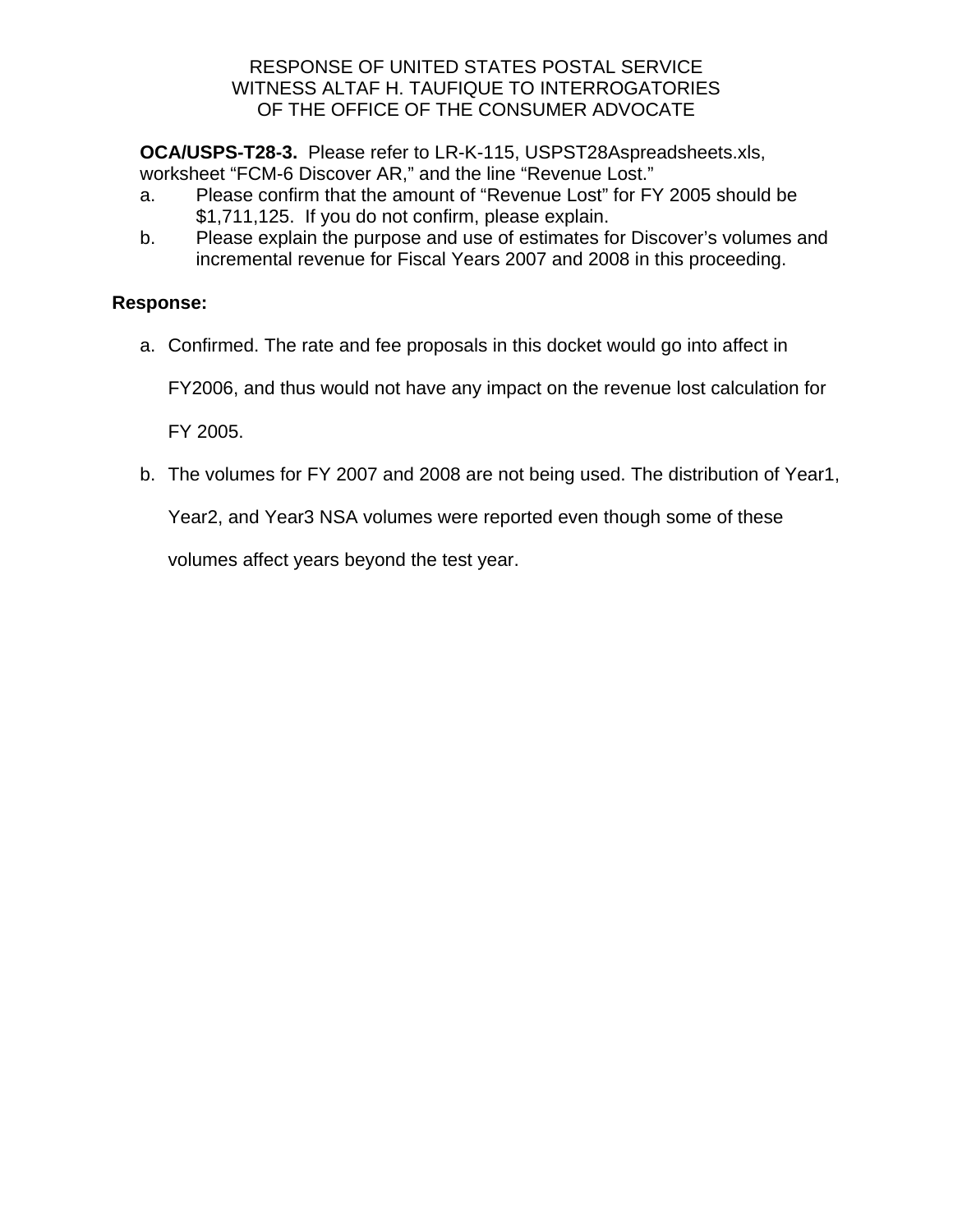**OCA/USPS-T28-4.** Please refer to LR-K-115, USPST28Aspreadsheets.xls, worksheet "FCM-8 Bank One AR," and the line "Revenue Lost (Standard Mail)."

- a. Please confirm that the amount of "Revenue Lost (Standard Mail)" for FY 2005 should be \$1,686,368. If you do not confirm, please explain.
- b. Please explain the purpose and use of estimates for Bank One's volumes and incremental revenue for Fiscal Years 2007 and 2008 in this proceeding.

# **Response:**

a. Confirmed. The rate and fee proposals in this docket would go into effect in

FY2006, and thus would not have any impact on the revenue lost calculation for

FY 2005.

b. The volumes for FY 2007 and 2008 are not being used. The distribution of Year1,

Year2, and Year3 volumes were reported even though some of these volumes

affect years beyond the test year.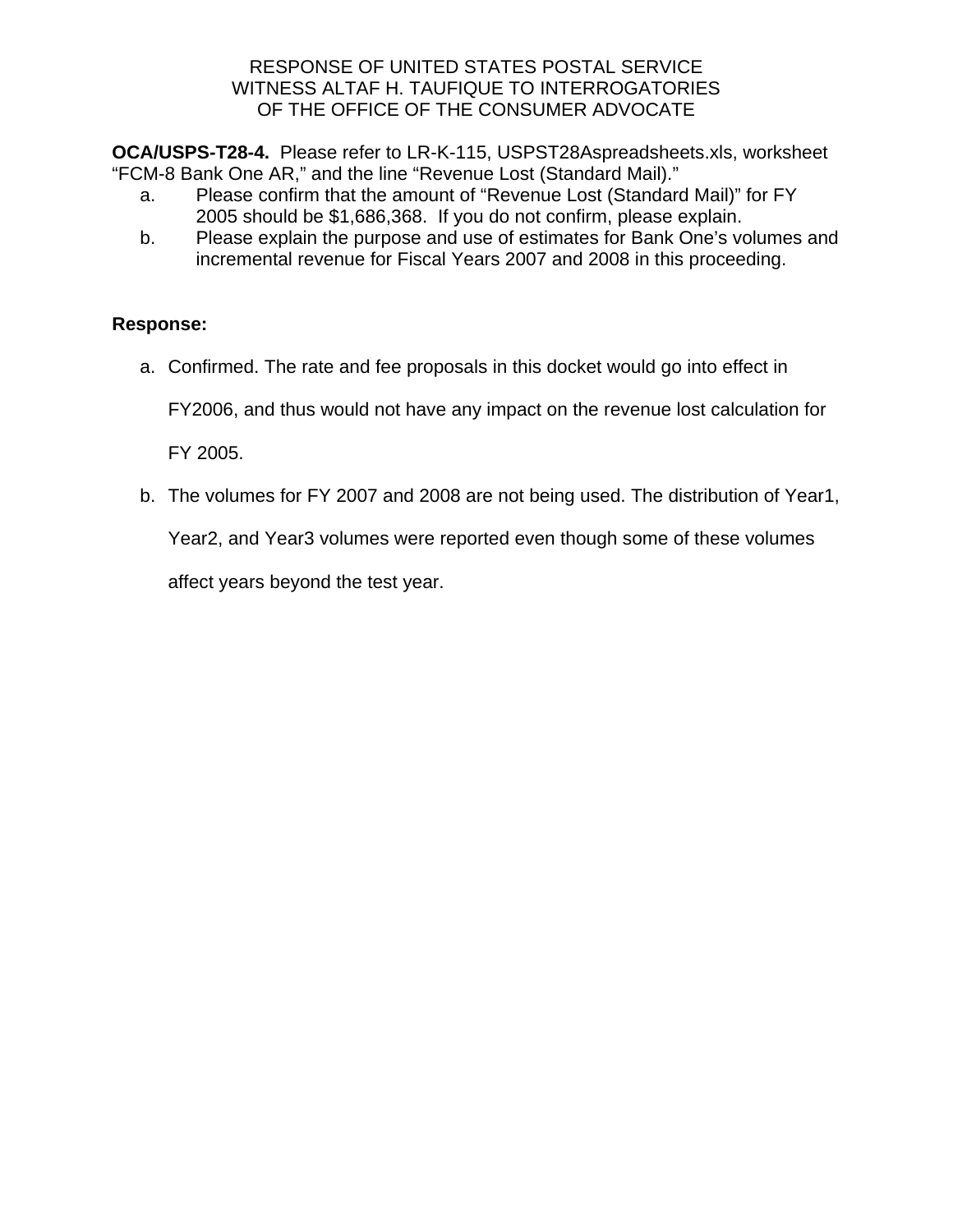**OCA/USPS-T28-5.** Please refer to USPS-LR-K-115, worksheet "FMC-2," and the Base Year Volume for the Letters Subclass by Rate Category.

- a. Please confirm that the number of "Additional Ounces" in row (d) should be 15,004,298, the estimate shown by Witness Thress. If you do not confirm, please explain.
- b. Please explain why the Base Year Volume of "Single-Piece Letters" of 45,160,847, representing the sum of the single-piece first-ounce and qualified business reply mail first-ounce, does not equal the RPW total for single-piece volume of 45,161,746 shown by witness Thress.

# **Response:**

a. Not Confirmed. The total in row (d) is correct. The total reflects Additional

Ounces for Single–Piece Letters (15,004,298), and Qualified Business Reply

Mail Additional Ounces (5,390).

b. The Base Year Volume of "Single-Piece Letters "does not include the

Absentee Ballot volume of 899,000 pieces.